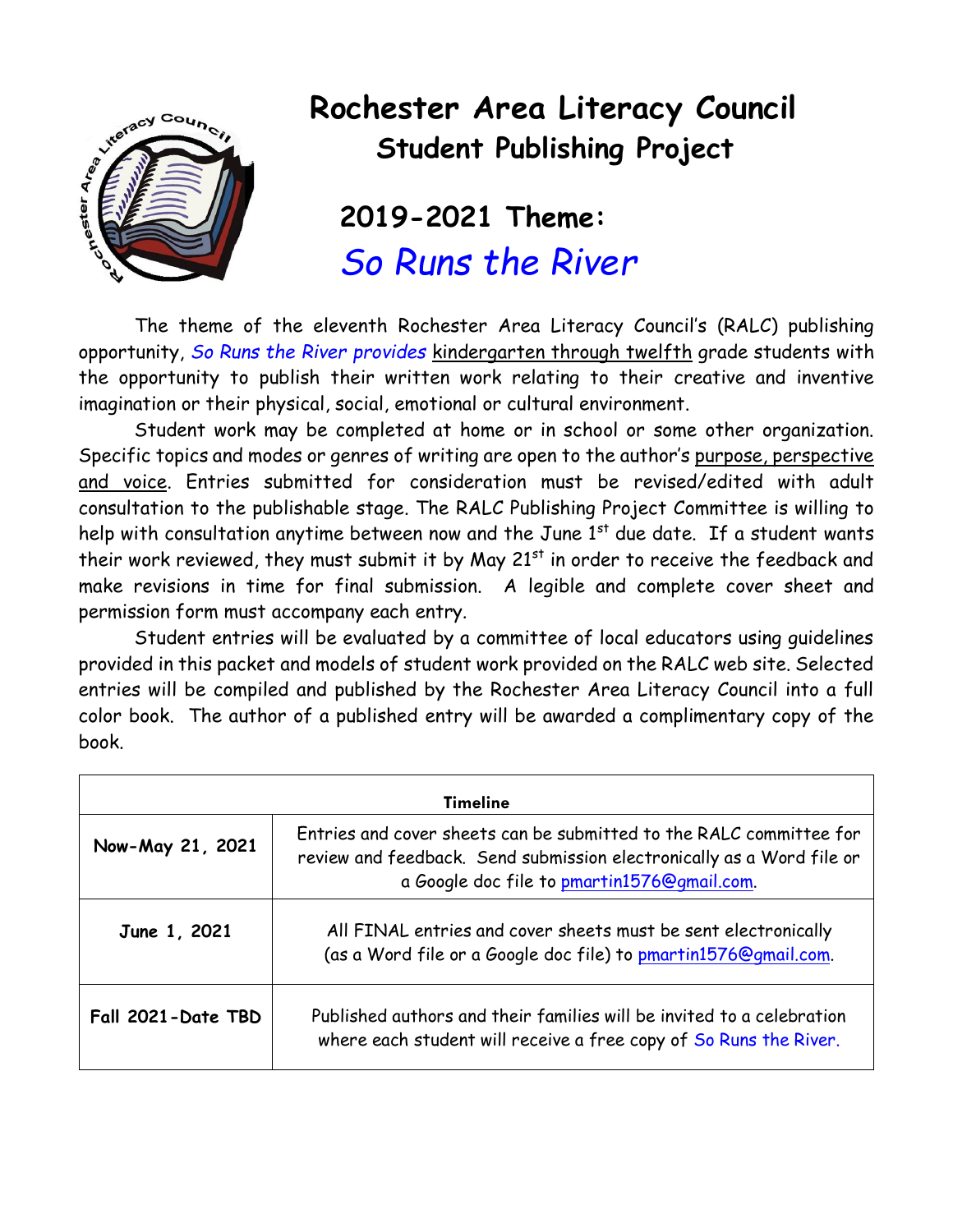## **Guidelines**

- 1. Guidelines and timelines must be followed for work to be accepted.
- 2. The cover sheet must be legible (printed) and complete.
- 3. Entries must have a title and genre to be accepted.
- 4. Writing may be any genre: perspective or biographical narrative; informative, descriptive or persuasive essay; memoir; song lyrics; satire; short story, or poem. Acrostic poetry will not be accepted. Work must be original to the author.
- 5. The entries for all grades must be typed (Comic Sans, black, 12 point font, 1.5 spaced) with the student's name on each page and numbered pages. Name the file with the student's last name, first initial and title of entry.
- 6. Completed K-5 entries should not exceed 2 pages; 6-12 entries should not exceed 4 pages.
- 7. All entries must be revised, edited, and publication ready before submission. Publishable work is clear, organized and free of grammatical or technical errors. Final editing should be done with the adult who must sign the cover sheet.
- 8. The standards and models describe the quality of work worthy of publication. The standards and models taken from past RALC publications can be found on the RALC website *[www.rochesterarealiteracycouncil.org](http://www.rochesterarealiteracycouncil.org/)* .
- 9. The editor may suggest some revisions and edits before the work is accepted. The editor may make minor revisions and edits before the work is published.
- 10. Quotations and source material must be cited and documented. For information and guidelines about documenting resources, visit *[www.rochesterarealiteracycouncil.org](http://www.rochesterarealiteracycouncil.org/)*.
- 11. Multiple students' submissions of a single class assignment will not be accepted.
- 12. All living individuals mentioned by name or shown in photographs have given written permission for their name or likeness to appear in the publication.
- 13. Any use of business logos or symbols has been approved by the company represented
- 14. Address questions and concerns directly to Pat Martin: [pmartin1576@gmail.com](mailto:pmartin1576@gmail.com)